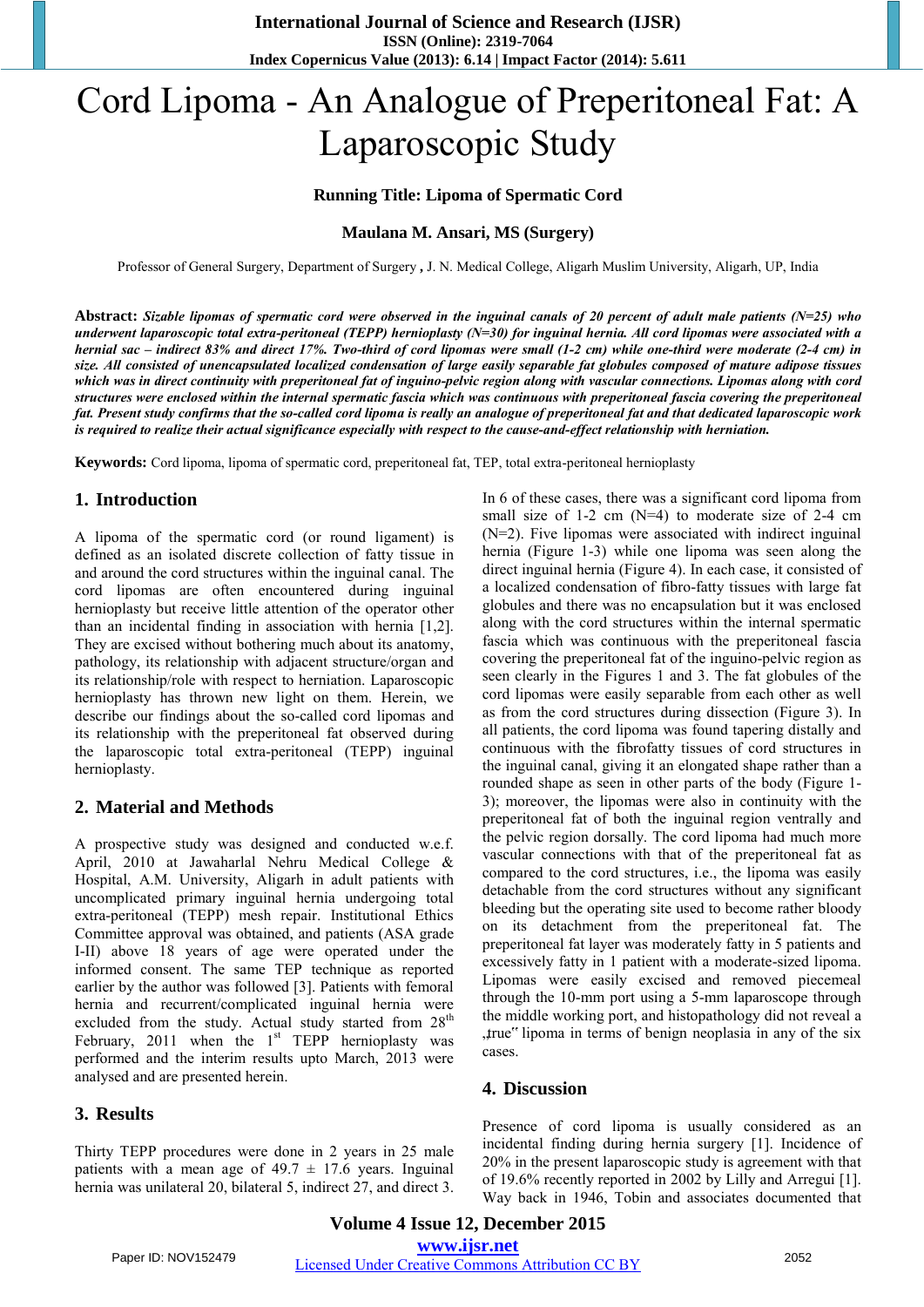## **International Journal of Science and Research (IJSR) ISSN (Online): 2319-7064 Index Copernicus Value (2013): 6.14 | Impact Factor (2014): 5.611**

lipomas of the spermatic cord are fatty protrusions of the preperitoneal fat into the inguinal canal [4], and this has been, in recent years, supported by Nyhus et al (1991), Read and Scaefer (2000), Heller et al (2002) and Carilli et al (2004) [5-8]. Present study also confirms that the cord lipoma is a continuation and condensed analogue of the preperitoneal fat in a way similar to the well-known analogues of the Transversalis fascia. However, Fawcett and Rooney (1997) mentioned that a cord lipoma present within the inguinal canal may not have connection with the preperitoneal fat, and termed it a "true" lipoma even in absence of any feature of benign neoplasia; these authors reported such a ,true" lipoma in a very small percentage of 0.7% while the (pseudo) lipomas were seen in a much higher percentage of 32.8% in a series of 140 patients [9]. Vashu and Subramaniam (2009) reported a truly Neoplastic "lipoma" of cord distal to the superficial inguinal ring, for the first time to the best of the author"s knowledge although these workers did not claim so [10]. A few other reports of true lipoma of cord appeared further in the literature [11,12] but all were distal to the superficial inguinal ring in a rather paratesticular location, the origin of which has been suggested from the development of local pluripotent cells into adipocyte lines [11]. Lilly and Arregui (2002) reported that the cord lipoma is, by definition, , indirect" in nature and observed in 74.4% of the 43 lipomas associated with inguinal hernia but also detected in association with direct hernias albeit in a much smaller percentage of 25.6% [1]. Present study also recorded one out of six lipoma in relation to the direct hernia in 16.7% as opposed to 83.3% of cord lipoma associated with indirect hernia, although the incidence of the cord lipoma in patients with indirect and direct hernia was 18.6% and 33.3% respectively, that may be reflective of small sample size of the present study.

Heller et al (2002) suggested a developmental etiology of the cord lipoma [7]. Moreover, Lilly and Arregui (2002) suggested a possible cause-and- effect relationship that the lipomatous lobular preperitoneal fat in the inguinal region may insinuate through the deep inguinal ring and may dilate it over the time as a predisposition to indirect hernia formation [1], i.e., cord lipoma may act as a pile driver operator that drags out a part of the peritoneum into the inguinal canal. Cord lipoma, if not excised during hernia surgery, may be a cause of persistent symptoms or even a pseudo-recurrence of hernia as reported by a number of clinical investigators [1,2,13-15], and therefore excision of the cord lipomas are always recommended.

Despite being always continuous with the preperitoneal fat, no significant correlation was detected by Heller et al (2002) between the cord lipoma mass and age or BMI (body mass index) of the person [7]. We also did not find any correlation between the size of the cord lipoma and the thickness of the preperitoneal fat layer with which it was found consistently continuous with.

Tobin et al (1946) hinted that these lipomas may originate from the intermediate stratum of three embryological strata, from which the extraperitoneal connective tissues develop during the abdominal wall development [4]. Heller et al (2002) also suggested a developmental origin of the cord

lipomas based on their high prevalence, characteristic location and appearance of the ,lipoma" [7].

# **5. Conclusions**

Present study confirms that the so-called cord lipoma is really an analogue of the preperitoneal fat, and the author strongly recommends for dedicated work by laparoscopic hernia surgeons to realize their actual significance especially with respect to the cause-and-effect relationship with herniation.

# **6. Conflict of Interest**

None

# **7. Funding**

Nil

## **References**

- [1] Lilly MC, Arregui ME. Lipomas of the Cord and Round Ligament. Ann Surg 2002; 235(4): 586–590.
- [2] Nasr AO, Tormey S, Walsh TN. Lipoma of the cord and round ligament: an overlooked diagnosis? Hernia 2005; 9: 245-247.
- [3] Ansari MM. Effective Rectus sheath canal: Does it affect total extraperitoneal approach for inguinal mesh hernioplasty. J Exp Integr Med 2013; 3(1): 73-76.
- [4] Tobin CE, Benjamin JA, Wells JC. Continuity of the fasciae lining the abdomen, pelvis, and spermatic cord. Surg Gynecol Obstet 1946; 83(5):575-96.
- [5] Nyhus LM, Bombeck CT, Klein MS. Hernias. In Sabiston DC, ed. Textbook of Surgery: The Biological Basis of Modern Surgical Practice, 14th ed. Philadelphia: WB Saunders; 1991: 1134–1148.
- [6] Read RC, Scaefer RF. Lipoma of the spermatic cord, fatty herniation, liposarcoma. Hernia 2000; 4(3): 149- 154.
- [7] Heller CA, Marucci DD, Dunn T, Barr EM, Houang M, Remedios C. Inguinal canal "lipoma". Clin Anat 2002; 15(4): 280-284.
- [8] Carilli S, Alper A, Emre A. inguinal cord lipomas. Hernia 2004; 8(3): 252-254.
- [9] Fawcett AN, Rooney PS. Inguinal cord lipoma. Br J Surg 1997; 84(8):1169.
- [10]Vashu R, Subramaniam M. Large lipoma of the spermatic cord presenting as post-operative recurrent hernia in a middle aged gentleman: a case report. Cases Journal 2009; 2: 8500.
- [11]Edelstein RA. Giant spermatic cord lipoma. The Scientific World Journal 2009; 9: 1194-1196.
- [12]Wronski K. Surgical treatment of giant spermatic cord lipoma - case report. Strona internetowa czasopisma New Medicine 2013; 2: s. 44-46.
- [13] Felix E, Scott S, Crafton B, et al. Causes of recurrence after laparoscopic hernioplasty. Surg Endosc 1998; 12: 226–231.
- [14]Gersin KS, Heniford BT, Garcia-Ruiz A, Ponsky JL. Missed lipoma of the spermatic cord: A pitfall of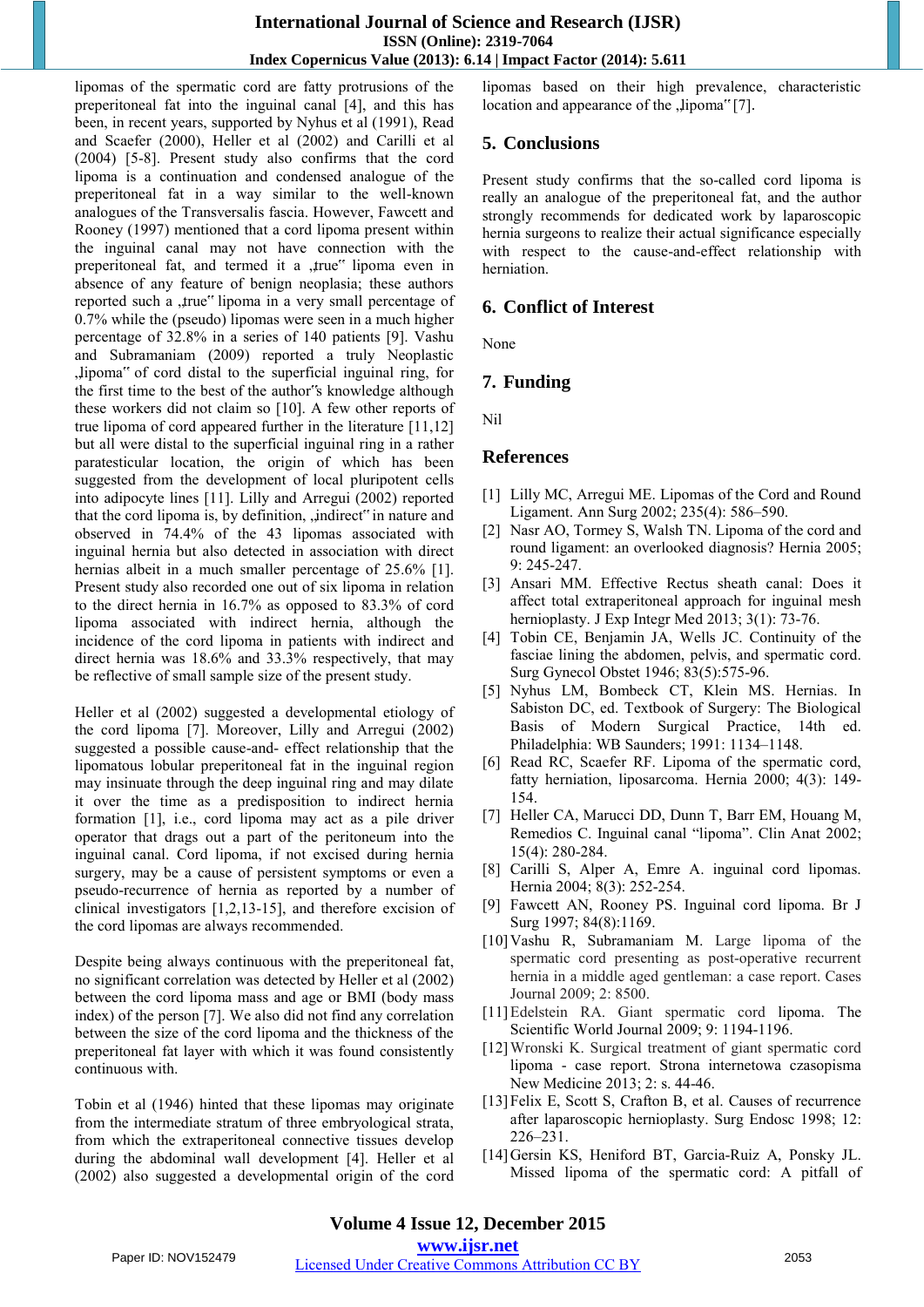transabdominal preperitoneal laparoscopic hernia repair. Surg Endosc 1999; 13: 585-587.

[15]Lan H, Loong F, Yuen WK, Patil NG: Management of herniated retroperitoneal adipose tissue during endoscopic extraperitoneal inguinal hernioplasty. Surg Endosc 2007;21(9): 1612-1616.



**Figure 1:** Total extra-peritoneal (TEP) hernioplasty dissection in one patient with right indirect inguinal hernia with cord lipoma: **A**, Dissection lateral to the indirect hernia; **B-H,** Dissection medial to the indirect hernia**; A-D**, Cord lipoma (L) & cord structures enclosed in the preperitoneal fascia (Marked by asterisk \*), already dissected off the inguinal Transversalis fascia (TFI) and being dissected off the pelvic Transversalis fascia (TFP); **E-H**, Preperitoneal fascia (\*) being teased off to expose the cord lipoma (L); IEV, deep inferior epigastric vessels covered by TFI; #, corona mortis covered by Transversalis fascia; GV, gonadal vessels (cord structures are rotated medially for dissection from lateral aspect).



**Figure 2:** Total extra-peritoneal (TEP) hernioplasty dissection in another patient with right indirect inguinal hernia with cord lipoma: **A,** Cord lipoma (L) & cord structures enclosed in the preperitoneal fascia (Marked by asterisk \*), being dissected off the inguinal Transversalis fascia (TFI); **B-F,** Preperitoneal fascia (\*) being teased off to expose indirect hernial sac (not yet seen due to presence of sizable cord lipoma (L), vas deferens (V) and other cord structures.



**Figure 3**: Total extra-peritoneal (TEP) hernioplasty dissection in a third patient with right indirect inguinal hernia with cord lipoma: **A-D,** Cord lipoma (L) & cord structures enclosed in the preperitoneal fascia (Marked by asterisk \*) which is being teased off to expose the sizable cord lipoma (L); **E-F**, cord lipoma having multiple large globules is being removed piecemeal.